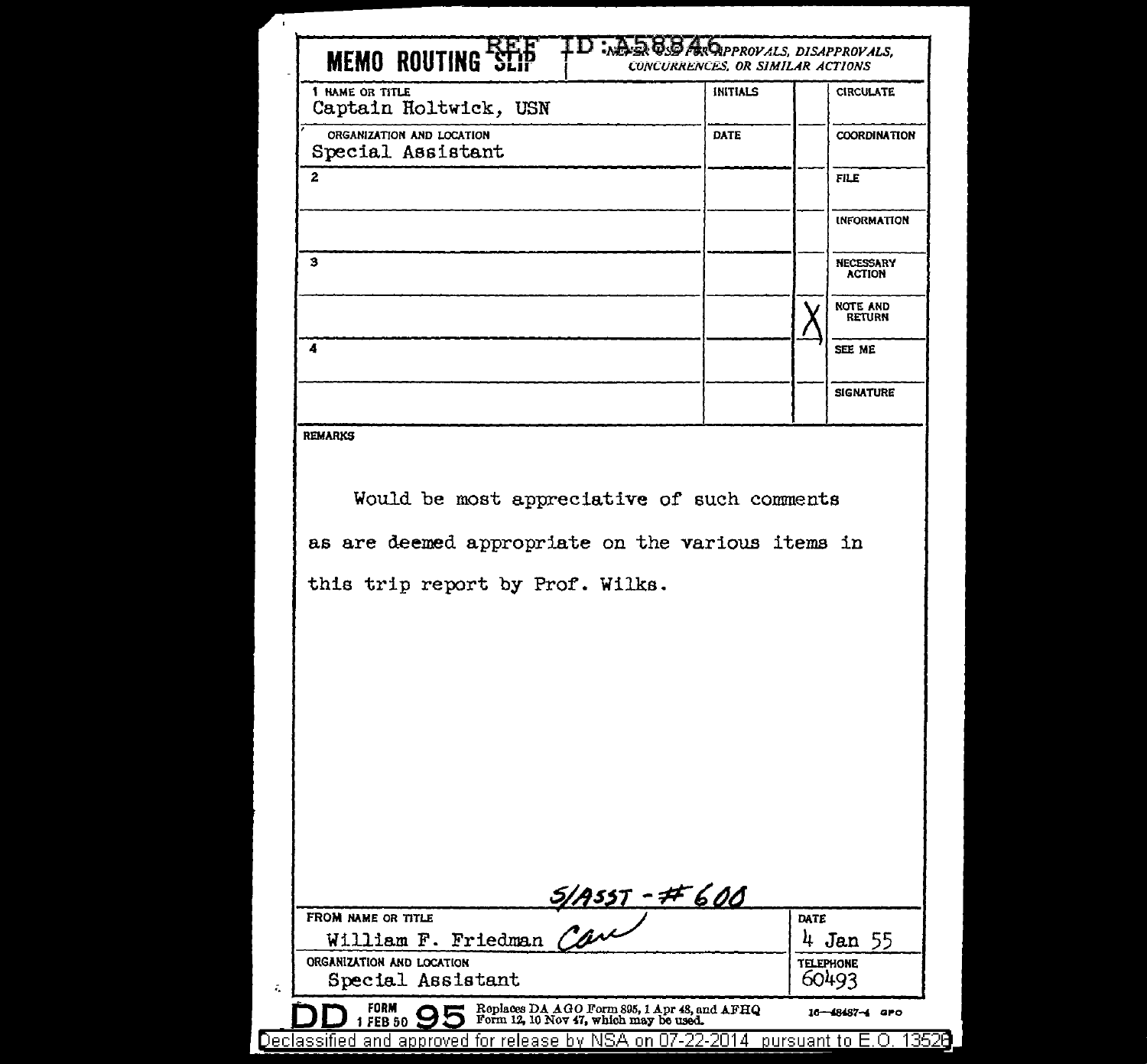### REF ID:A58846

## **APPENDED DOCUMENT CONTAINS** TOP SECRET CODE WORD MATERIAL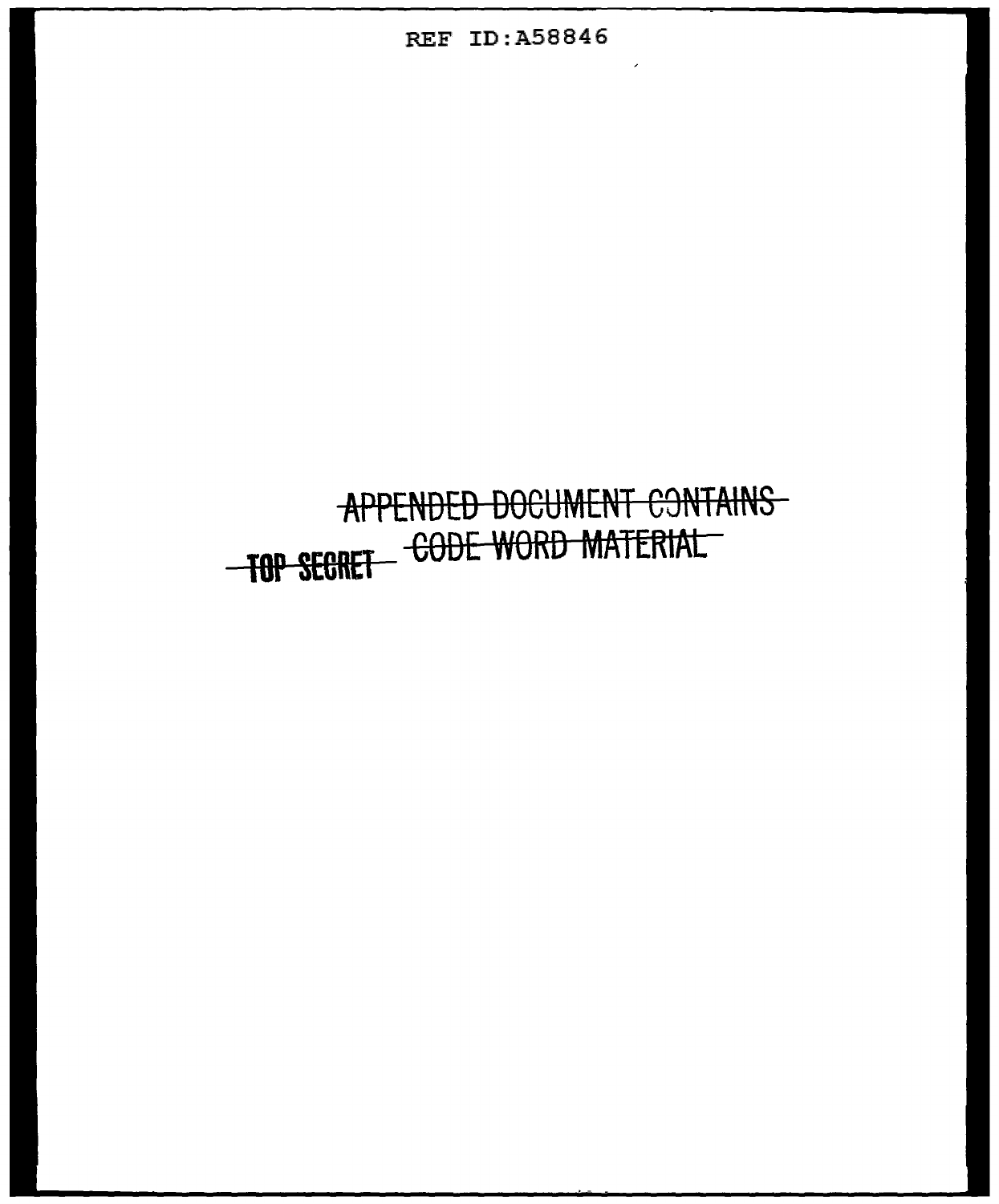18 December 1954

#### MEMORANDUM FOR MR. WILLIAM F. FRIEDMAN EXECUTIVE SECRETARY NSA SCIENTIFIC ADVISORY BOARD

SUBJECT: Report on Visit to GCHQ, September 9-ll, 1954

1. I arrived in London about 10:00 a.m. on September 8 and went directly to Colonel Barton s. Pulling's office.to discuss arrangements which he had made for my proposed visit to GCHQ September 9-11. He suggested right away that it might be just as well to go to Cheltenham early the morning of September 9 as the afternoon or evening of September 8. I accepted the suggestion and during the hour before lunch and with the assistance of Colonel Pulling's secretary I made hotel reservations to stay in London the nights of September 8 and 11. She also handled my hotel reservations at Cheltenham, provided me with information concerning schedules of train services between London and Cheltenham, and made a plane reservation for me to Paris on September 12 to catch a VIA.TS plane leaving Paris on the 12th for Washington. Colonel Pulling and I went out to lunch at one of the Clubs near Grosvenor Square.

REF ID:A58846

**TOP SECRET** 

2. After lunch I talked with Colonel Pulling for more than two hours about the purpose or my visit, the U.S. military and civilian personnel stationed at GCHQ, the extent of interchange between NSA and GCHQ personnel, the organization of GCHQ, and other similar matters. I found him to be very alert, energetic and enthusiastic throughout the more than four hours of time I spent with him that day.

3. I left London in the morning of September 9 and arrived in Cheltenham shortly after noon where I was met by one of Lt. Colonel Zeller's assistants who took me straight to Colonel Zeller's office. I spent the entire afternoon with Lt. Colonel Zeller and Dr. Rutledge discussing the organization of GCHQ. They went into considerable detail. concerning the re-organization of GCHQ which had been announced on 9 August, referring me to his memorandum of 11 August on the subject. In brjefing me on the organization or GCHQ Lt. Colonel Zeller took up the various divisions and top people in a completely thorough manner one-by-one, indicating how the existing set-up would be changed under the re-organization. It. Colonel Zeller also gave me an excellent briefing on the U.S. military and civilian personnel stationed at GCHQ.

 $-$  4. With this background of information in hand concerning GCHQ I explained in some detail that I was particularly interested in talking to the appropriate GCHQ personnel on the following subjects:

(a) The organization or T/A effort and how closely it was . integrated with  $C/A$  effort.

 $Copy \nightharpoondown$  of 5 Copies . ·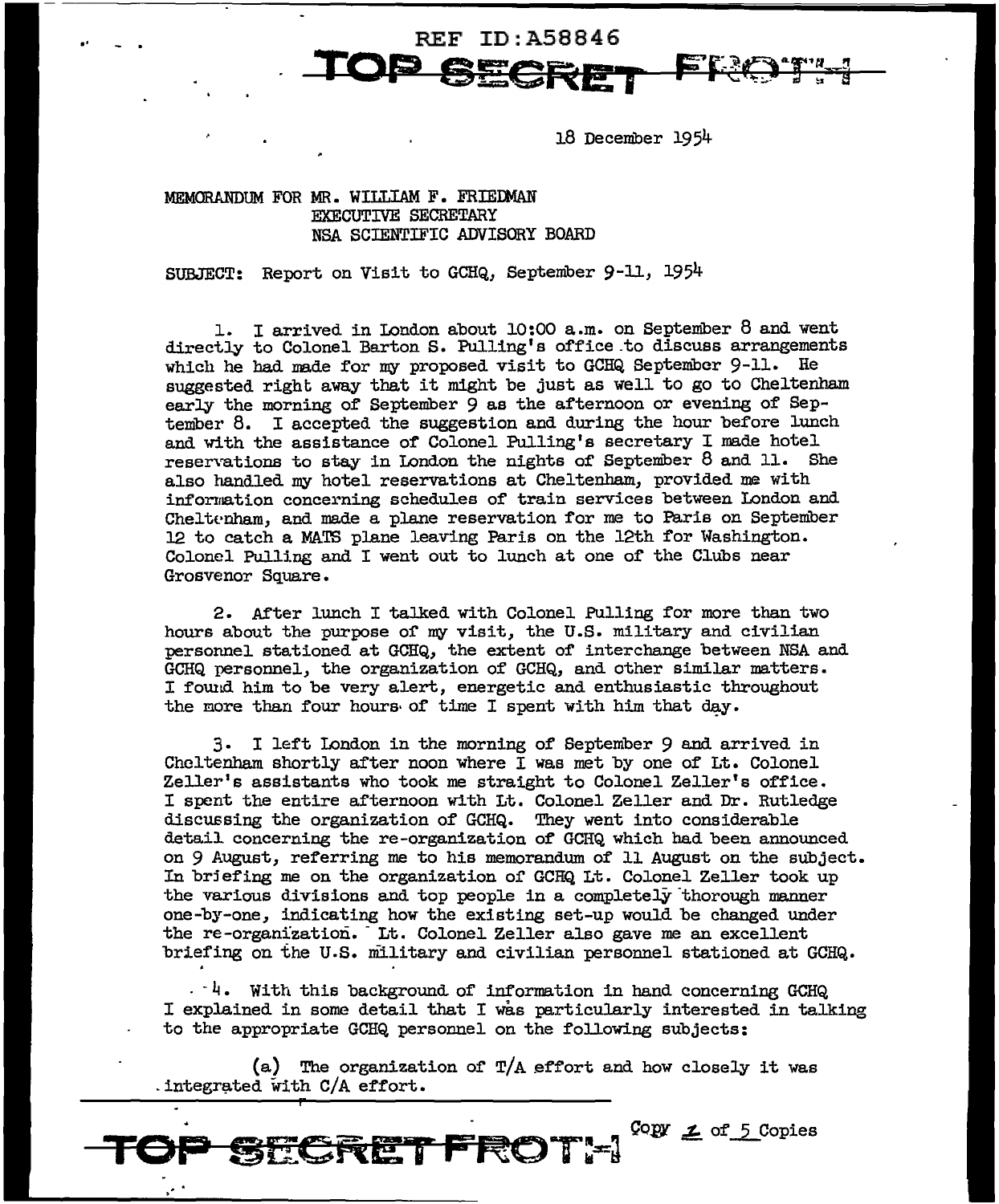## REF ID:A58846 TOP <del>OECRET FROTH</del>

(b) Problems of personnel recruitment and selection.

(c) Problems of quantification and graphical presentation of intelligence concerning

(d) Mathematical and statistical problems arising in  $C/A$  and  $T/A$ .

I explained that being a mathematical statistican by profession I had a natural interest in  $(d)$ , but that as a member of NSASAB and as a member of the Robertson Study Group I had developed rather strong interests in  $(a)$ . (b) and (c).

5. With this layout of interests before him, Lt. Colonel Zeller and Dr. Rutledge proceeded to set up a series of appointments for me for September 10.

6. Having\_spent :the entire afternoon with Colonel Zeller and Dr. Rutledge I was taken by Dr. Rutledge to a little sherry party at his home at 5 o'clock at which Lt. Colonel Zeller and the following GCHQ staff members were present: Messrs.<sup>[1]</sup><br>and J. Tiltman.

7. My first visit on September 10 was to the office of/  $\sqrt{ }$  who is in charge of Personnel at GCHQ. I was accompanied by Dr. Rutledge, not only on this visit but all the others. He outlined. the genera.1 policy for recruiting young men from the universities for the professional grades. He pointed out security difficulties similar to those existing at NSA in providing able young men enough information about the work of GCHQ to enable them to make sufficiently self-convincing decisions as to whether to go into the work or not. He believed that a partial answer to the problem was to work through university professors who had had GCHQ experience and in whose advice students could have confidence. The main problem here was to persuade more university professors to spend some time at GCHQ to work on its problems and acquire enough background to enable them to give sound advice to students whom they knew well.  $\Box$  went into some detail as to how the British Civil Service system operates. I can easily see from the thoroughness of their selection procedures why the British Civil Servants, as a class, are so competent. I gained the impression that many of the personnel of GCHQ had spent much if not most of their careers in that work.

8. In reply to my inquiry concerning tests and examinations for the selection of  $C/A$  and  $T/A$  personnel he stated that they had. begun some experimental testing with a series of tests known as Progressive Matrices and referred me to **lack that the state of the results** of these tests. **I showed me some results** which he had obtained by giving the tests to personnel at GCHQ as well as new applicants. He was quite optimistic about the possibilities of using the progressive matrices to improve their selection procedures for  $T/A$  and  $C/A$  personnel.

> PL 86-36/50 USC 3605  $\frac{1}{2}$  **2** -  $\frac{1}{2}$  -  $\frac{1}{2}$  -  $\frac{1}{2}$  -  $\frac{1}{2}$  -  $\frac{1}{2}$  -  $\frac{1}{2}$  -  $\frac{1}{2}$  -  $\frac{1}{2}$  -  $\frac{1}{2}$  -  $\frac{1}{2}$  -  $\frac{1}{2}$  -  $\frac{1}{2}$  -  $\frac{1}{2}$  -  $\frac{1}{2}$  -  $\frac{1}{2}$  -  $\frac{1}{2}$  -  $\frac{1}{2}$  -

**TOP SECRET FROTB I**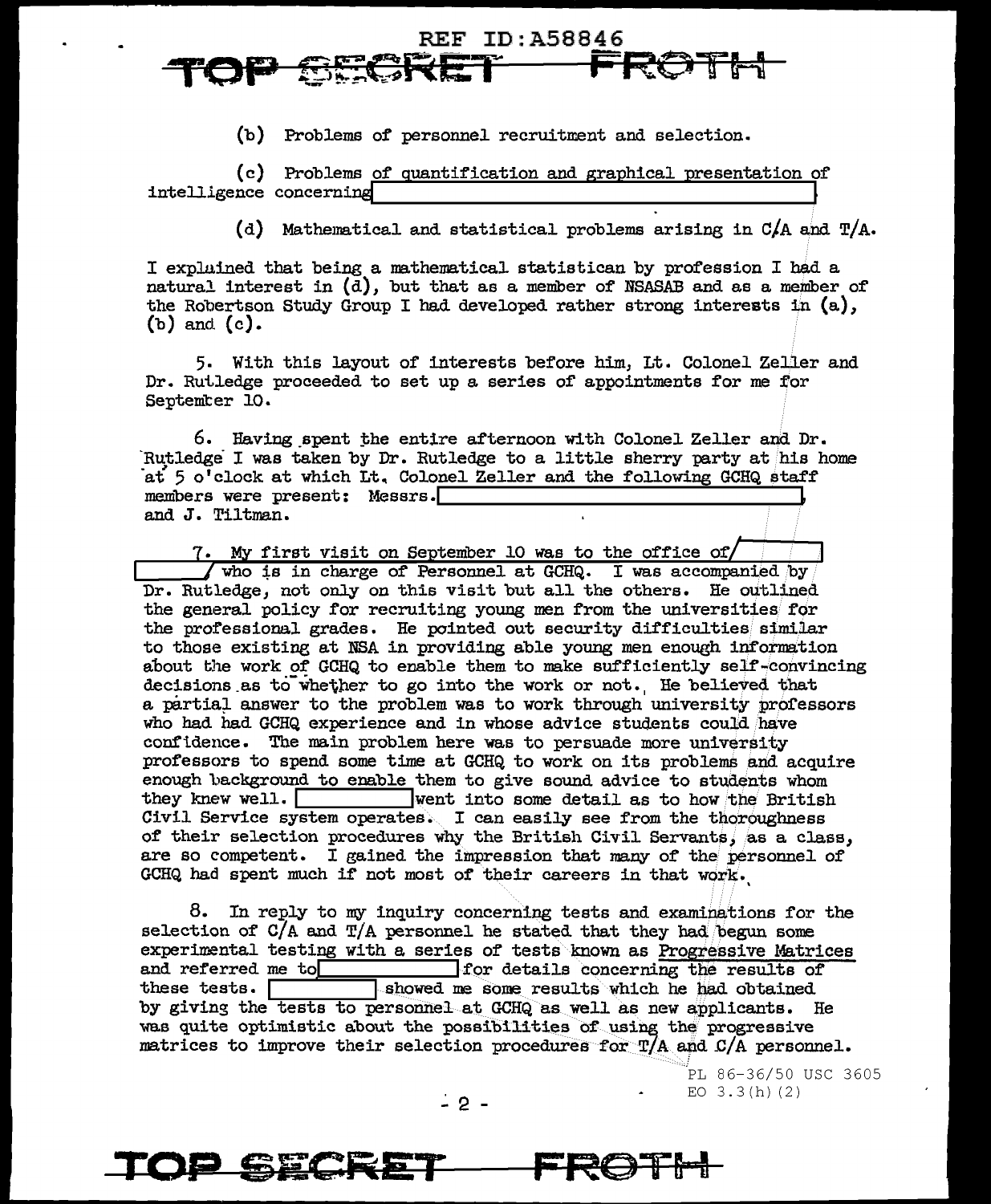# **REF ID: A58846**

In my own opinion NSA would do well to do some experimental testing with this type of test. If this test has some validity for selection of T/A and C/A personnel or if it can be further developed to have sufficient validity, its use could, I believe, eventually contribute a great deal to improving  $C/A$  and  $T/A$  effectiveness at NSA.

9. My second visit was to see . Associate Director. who impressed me as a most capable man. He is the man perhaps most responsible for developing the philosophy on which the re-organization of GCHQ is based. He went into considerable detail concerning the reasons for the changes. I don't think I need go into a full statement of the reasons for making the change and the principles which were followed since they have been set forth in It. Colonel Zeller's excellent memorandum of 11 August 1954. did emphasize however the particular importance of the new Division "J" (devoted to the problem). He was strongly convinced that by focusing the  $T/A$ ,  $C/A$ , and other skills on the | problem GCHQ's effectiveness in dealing with that problem would be considerably increased. He referred specifically to the success with which the was having with respect to the development of intelligence concerning the He looked forward to similar approaches to .<br>PL 86-36/50 USC 3605 other segments of the EO  $3.3(h)$  (2)

10. My third visit was to the office of Deputy Director, with whom I discussed various general features of the GCHQ organization. I also discussed with  $\Box$  the role of NSASAB and he showed a good deal of interest in the idea of such a Board of outside scientists and wondered whether this is something GCHQ should consider. He referred to an internal advisory committee at GCHQ. I should say about NSASAB, its functions, how it that I also talked with operated, and so on. He also showed some interest in this idea. I am sorry I did not get to see He was away at the time.

In the afternoon, my first visit was with Head 11. of the Reporting Division. I explained to him that I was particularly interested to find out what progress had been made in the development of indices of which could be exhibited or graphed in time. This is one of the problems pointed up in the Robertson Report. He said his Division had given a great deal of attention to this problem and that in his opinion the had made considerable progress on it. He immediately arranged for me to visit that group. gave me an excellent Before making the visit however, briefing on their reporting procedures, including descriptions and examples of their various series of reports.

Leaving 's office Dr. Rutledge and I went over to 12. visit the where we spent nearly an hour. I was very much by a graphical method they were developing for presenting <u>impressed</u> of all kinds as a function of time. It seems to me that this development not only has possibilities for giving a much better visual account of what is going on with respect to activity--but has equally good possibilities for

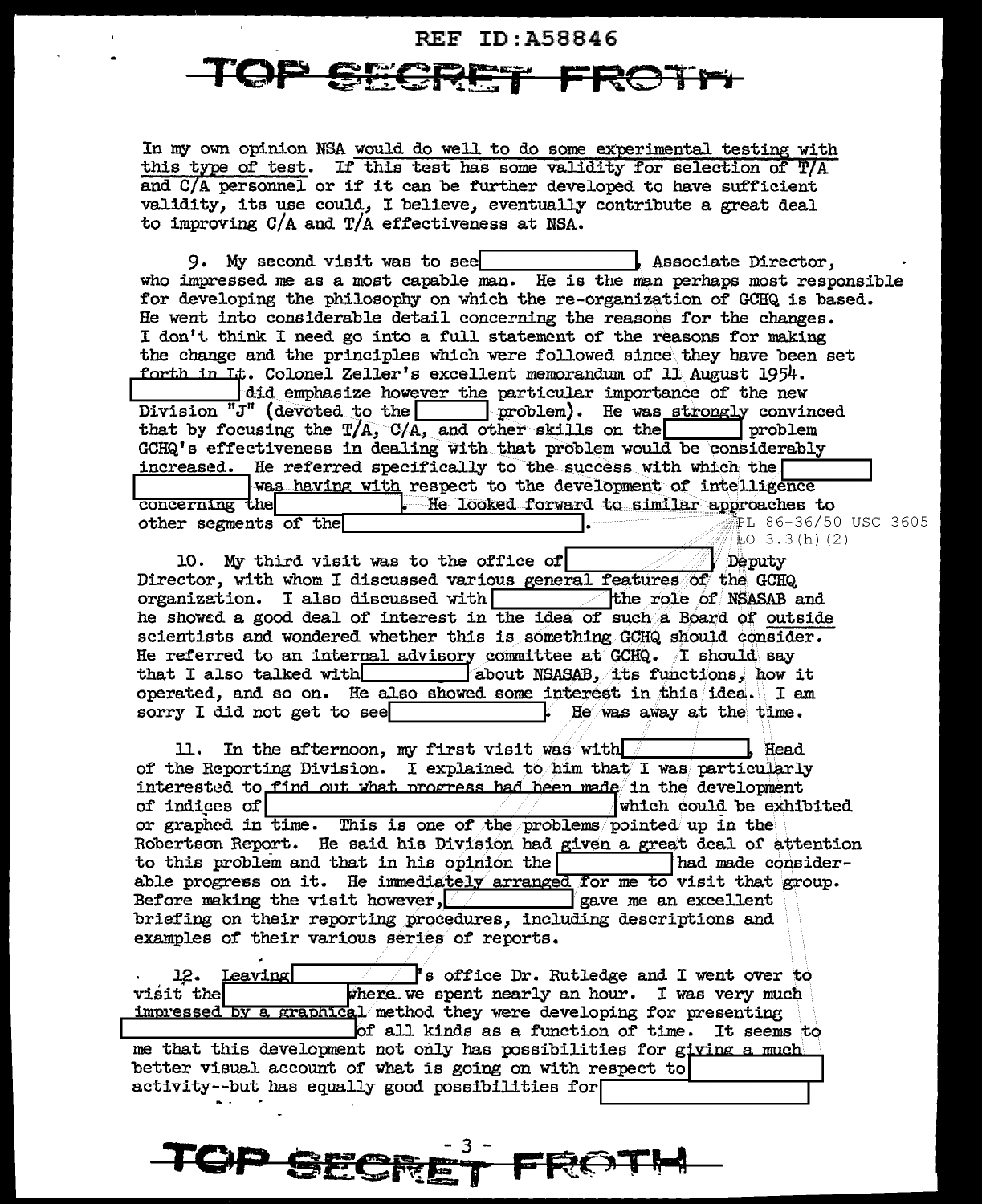**REF ID: A58846** TOP SECRET\_FROTH

Unfortunately, I was unable to learn whether similar work is going on with respect to There are, of course, more than a dozen U.S. Naval personnel in the land I presume they will bring tack to NSA some of the ideas being developed there. I believe, however, that it would be useful if some of our NSA personnel concerned with the analogous problem for could have some contact with that group, since the presentation problem for have many points of similarity.

13. As a matter of fact, after my visit at GCHQ and remembering the great interest in the work of GCHQ on the part of AFSS which I discovered in my visit to AFSS in the summer of 1953 in connection with the work of the Robertson Study Group I have been wondering whether there is enough liaison between AFSS and GCHQ. I found a good deal of similarity of outlook on the quantification problem between of GCHQ and some of the staff members at AFSS. I would suggest serious consideration of more contact between these two groups than seems to exist at present.

 $14.$  After my visit with the  $\bf I$  returned to  $\bf I$ 's office for further discussion about the problems of presentation.  $He$ very much interested in the problem of developing sound indices of and the presentation of the information. He is keenly aware of the pitfalls in developing such indices, and of the necessity for developing the indices through close cooperation between those responsible for developing the information through analysis ≹L 86-36/50 USC 3605 and those responsible for reporting.  $E_0$  3.3(h)(2)

15. At this juncture it was  $5$  o'clock. I went home with Lt. Colonel  $\degree$ . Zeller and had an excellent dinner and delightful evening with Lt. Colonel and Mrs. Zeller. Among other things we discovered that all three of us were graduate students of the University of Iowa, and of course we had many things to talk about regarding the University of Towa!

16. On the morning of September 11 (Saturday) I spent nearly three talking about many of the mathematical and hours with átatistical problems which have arisen in the work of his group. As these problems are all rather technical I shall not attempt to discuss them here. I am very much impressed by <sup>'</sup>s ability. In my opinion it would be very useful for him to spend a few months at NSA with Dr. Leibler's group. Unfortunately, I did not see He was playing chess : in a tournament in Amsterdam at the time.

17. Finally, I regret to say that

<del>- SECRE</del>

 $\mathbf{r} = \mathbf{r}$ 

 $\frac{1}{2}$  .

 $\mathcal{L}_{\mathcal{L}}$ 

were away when I was at GCHQ and hence I did not have an opportunity to get a good first hand account of  $T/A$  activity at GCHQ. I did, however, pick up a good many sidelights on it from I gained the impression that there is a good deal more